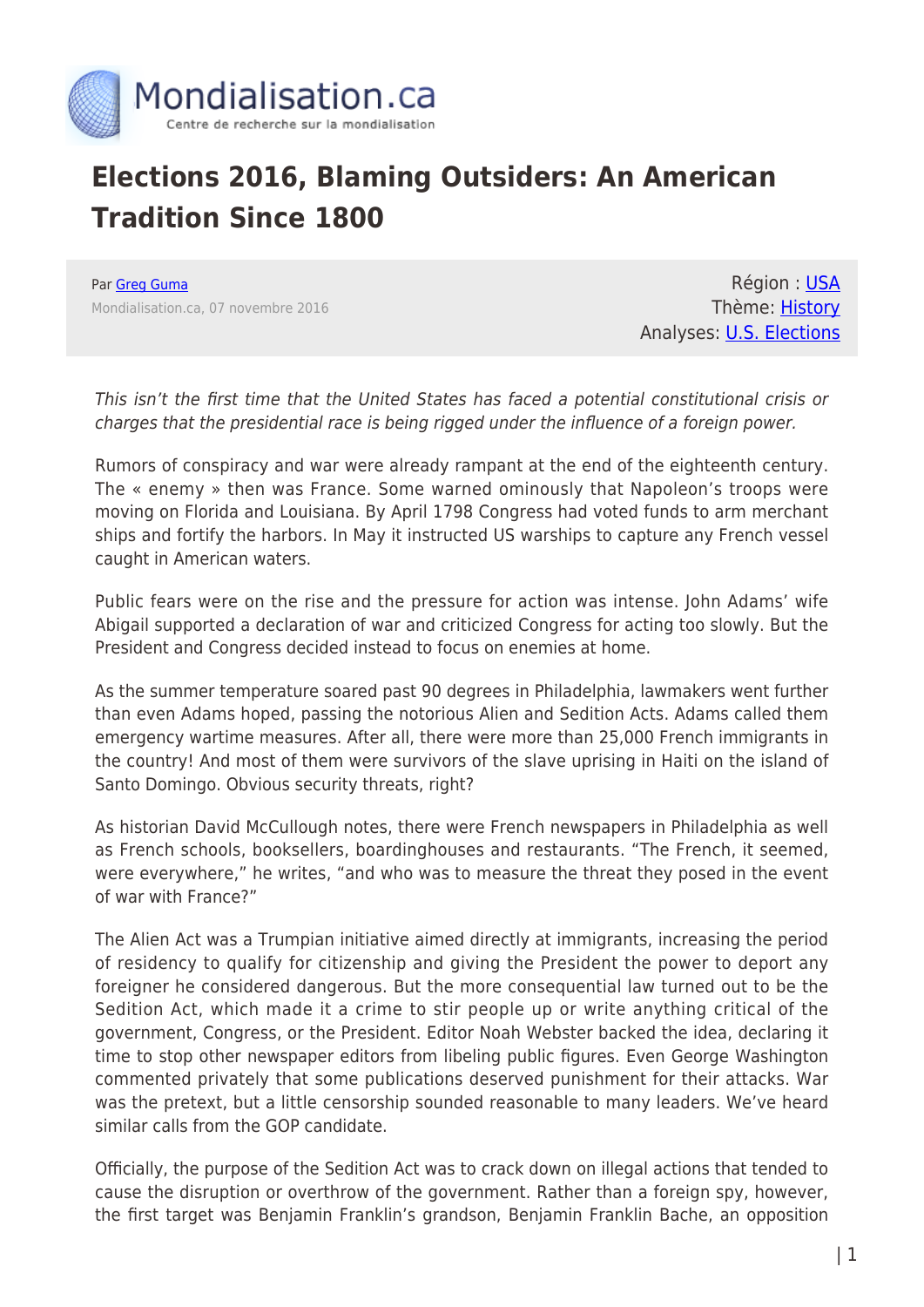editor in Philadelphia arrested for libeling Adams. In daily attacks he had belittled Adams as "President by three votes," mocking his weight and describing him as a British tool. But Bache was never convicted, instead dying of yellow fever before he could stand trial.

Vermont Congressman Matthew Lyon was equally high on Adams' list. After the debate over the Alien and Sedition Acts, he had demanded a roll call vote to see "who are friends and enemies of the Constitution." Jefferson agreed, calling the repressive new laws an unconstitutional "reign of terror." But what triggered President Adams into action was a letter to the editor. Responding to an attack in the Federalist Vermont Journal, Lyon wrote the US should stay out of war with France. The Adams administration, he went on, had forgotten the welfare of the people "in an unbounded thirst for ridiculous pomp, foolish adulation and selfish avarice."

There was also a comment about Lyon's foot and the seat of the president's pants.

That was enough for Adams and his allies. Lyon was placed on trial, in Vermont, in front of a judge who had run against him for Congress, convicted of bringing the President and government into contempt, fined \$1,000, sentenced to four months, and marched in chains through the streets of Vergennes to jail. The sentence was imposed in October 1799, just a month before he was up for re-election.

But Adams and the Federalists had made a tactical error. They had targeted a hero, a popular figure who had come to the colonies as an indentured servant, fought the British with Ethan Allen, and married one of Allen's cousins. As a result Vermont voters defied the President and re-elected him anyway. Despite Lyon's occasionally extreme behavior the arrest had made him even more popular, an early example of the state's outspoken, contrarian, and sometimes defiantly independent streak.

The next year, for the only time in US history, the President – John Adams – ran against the Vice President – Thomas Jefferson. Since Matthew Lyon's trial for sedition, eleven more people had been convicted under Adams' law. But that didn't stop the Anti-Federalist press from calling him a monarchist, an old man too impressed with the British. Some claimed he was insane.

The attacks on Jefferson were equally harsh, from weakling and French intriguer to libertine and unrepentant atheist who mocked Christian faith. But the criticism of Adams came from both Anti-Federalist republicans, who considered him a warmonger, and Federalists, who said he was too cowardly to confront the French.

The race turned out to be closer than anyone expected. Adams did well enough in New England, but lost in New York, the West and South. The outcome in New York was largely the result of Aaron Burr's influence in New York City. Counting up electoral votes from the nation's 16 states, Jefferson had 73 to 65 for Adams and 63 for Charles Pinckney, a Federalist stalwart from South Carolina. But Burr also had 73 votes, which created a tie. That meant the choice went to the House of Representatives. It could happen again.

Burr's refusal to step aside and clear the way for Jefferson fueled suspicions that he was privately bargaining with the Federalists. Alexander Hamilton distrusted both men but opted for the current Vice President. "Mr. Burr loves nothing but himself," he charged, "thinks of nothing but his own aggrandizement…Jefferson is in my view less dangerous than Burr."